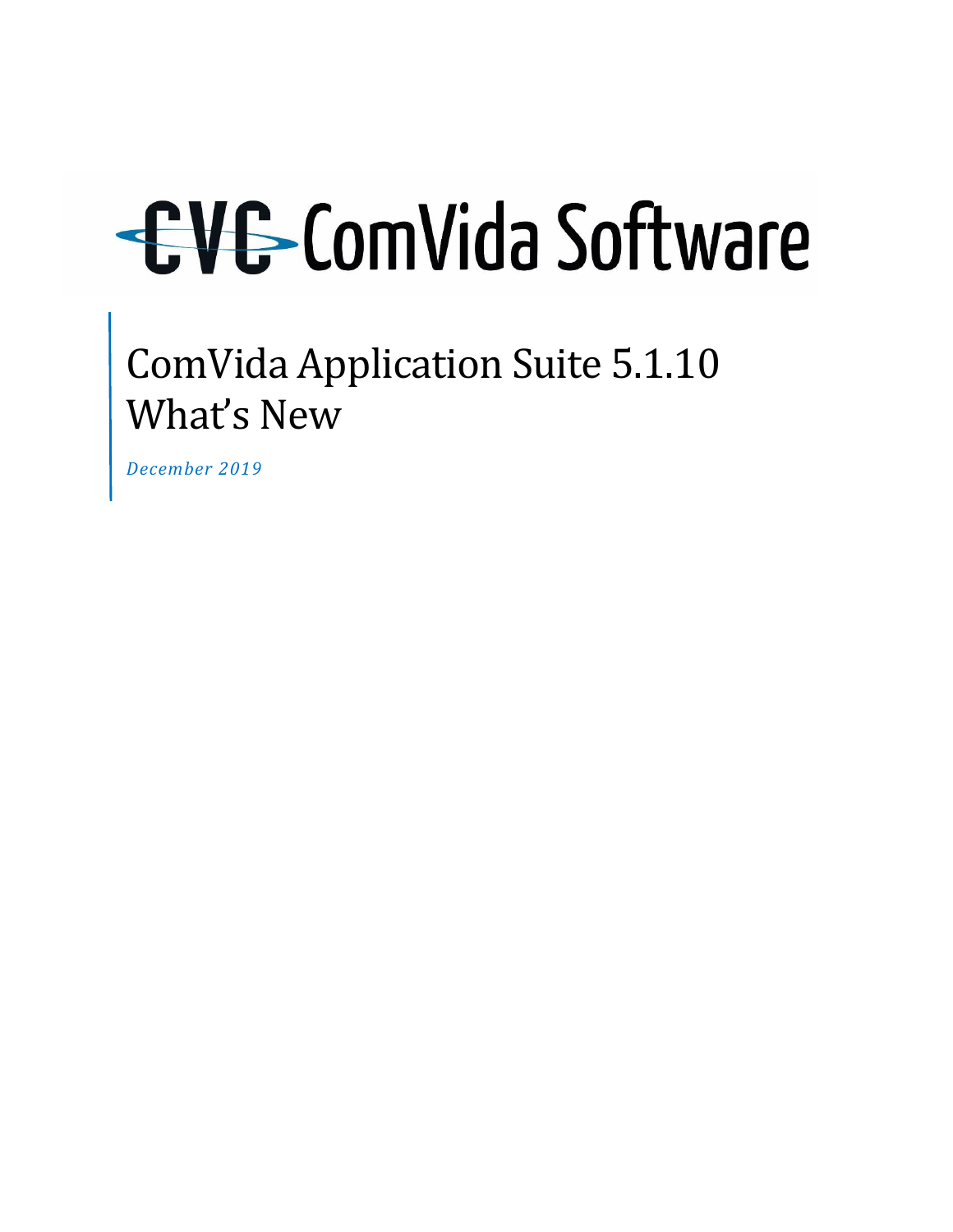### Contents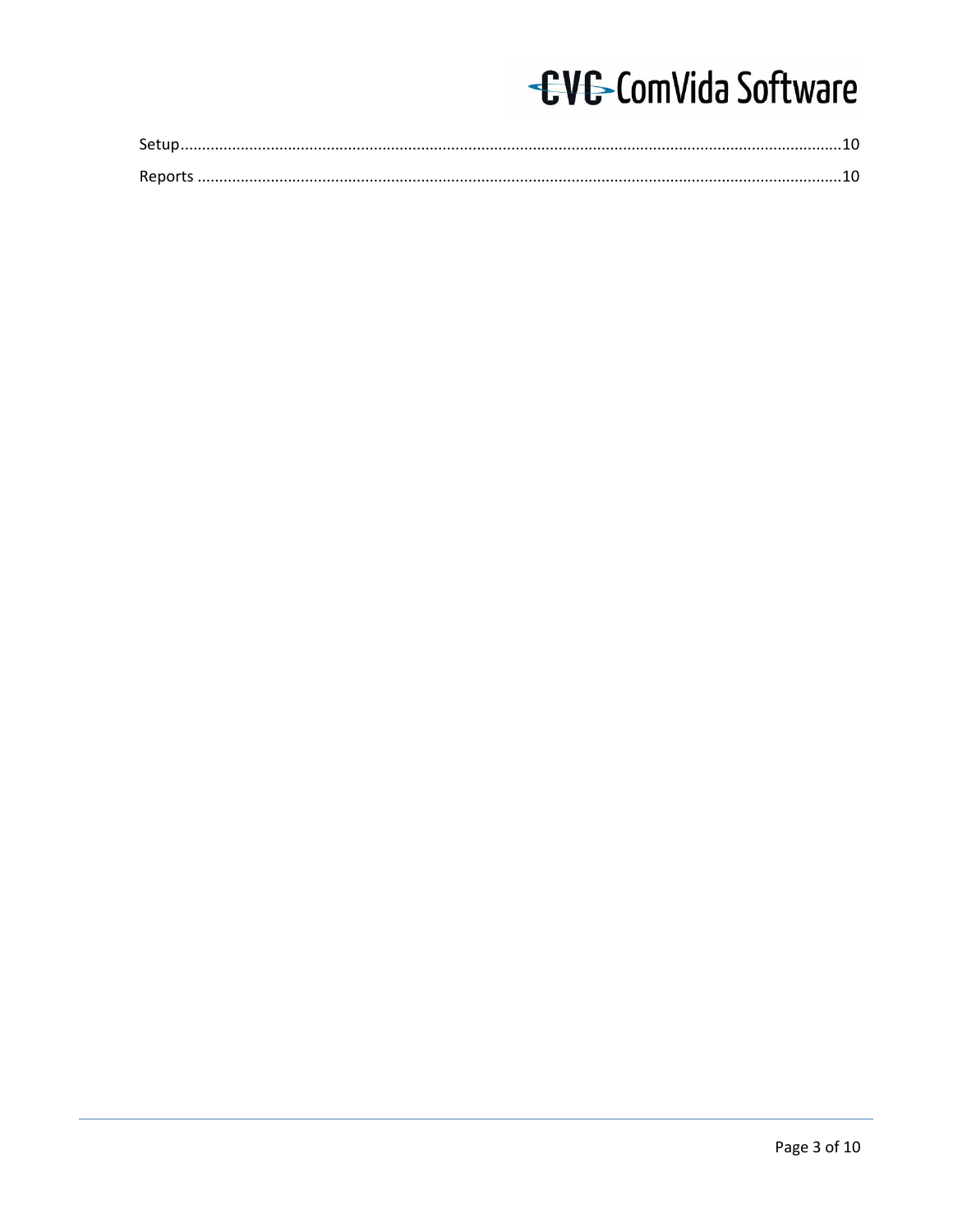### <span id="page-3-0"></span>Overview

This release of CVC51 focused on improving functionality as well as several new features, along with T4 and T4A slip updates for the 2020 reporting year. Highlights are described below.

### <span id="page-3-1"></span>Main

### <span id="page-3-2"></span>*\*\*New\*\** Background Jobs for Processing HR and Resource Object Data

To ensure that HR and Resource Object data is always up to date, new Background Jobs are available to automatically process pending changes. The new Background Jobs can be configured to run daily for all or a specific page, depending on your site's needs.

| ♣                                    | Job Name<br>$\blacktriangle$ $\blacktriangle$        | Job Type<br> 46       |                                                 |                 |                                  |  |
|--------------------------------------|------------------------------------------------------|-----------------------|-------------------------------------------------|-----------------|----------------------------------|--|
|                                      |                                                      |                       | 區<br><b>Description</b>                         | 46 <br>Interval | <b>AR</b><br>Type                |  |
|                                      | <b>P</b>                                             | ≂                     | ۴                                               | 몽오              | ≂                                |  |
| $\times$                             | Process HR Data                                      | Process HR Data       | Process any pending rows                        | $\mathbf{1}$    | <b>Days</b>                      |  |
| ×Θ                                   | Return to Work                                       | <b>HR</b> Date        | Check for Return to work                        | 21              | Days                             |  |
| ×Θ                                   | Seniority Hours Check                                | <b>HR Number</b>      | Check Seniority for 2000 hd                     | 14              | Days                             |  |
| ×Θ                                   | Skill Set Check                                      | Skill Sets            | Check Skill Sets for HR                         | 7               | Days                             |  |
| $\sim$ $\sim$                        | There are the transport                              | There I the Terms and | The company's state of an alleged and state and | $\mathcal{A}$   | Date of                          |  |
|                                      |                                                      |                       | Preview changes                                 | Save changes    | Cancel changes<br>$\circledcirc$ |  |
| Employee Filter:<br>Page to Process: | - Process HR Data Job Details<br>(No Value)<br>(A  ) | E<br>⊗⊡               |                                                 |                 |                                  |  |

Please contact Helpdesk for more details on using these handy new features. (#3110)

### <span id="page-3-3"></span>*\*\*New\*\** Export Reports to Excel

The data used to generate reports in CVC51 can now also be **exported to an Excel spreadsheet for quick and easy manipulation**. Sites that previously used the XML Format that was available for export in EMS42 reports will find that this functionality replaces and improves upon that process by eliminating the long (GUID) codes from the data and ensuring the remaining data is readable.

Note that the exported data is raw, and we will continue to improve the contents in future releases. (#3128)

**Pro Tip**: Numeric columns are automatically exported as text. To manipulate them as numeric values, select the column, and use the Data | Text to Columns wizard (hit Next twice and then Finish).

### <span id="page-3-4"></span>Type Blocks and Filter displays

To simplify Type Block and Filter usage, the Type Block labels along with the Type Block and Filter dialogs will display fields in a **consistent order**, and the **numeric position** will be shown next to the label. Type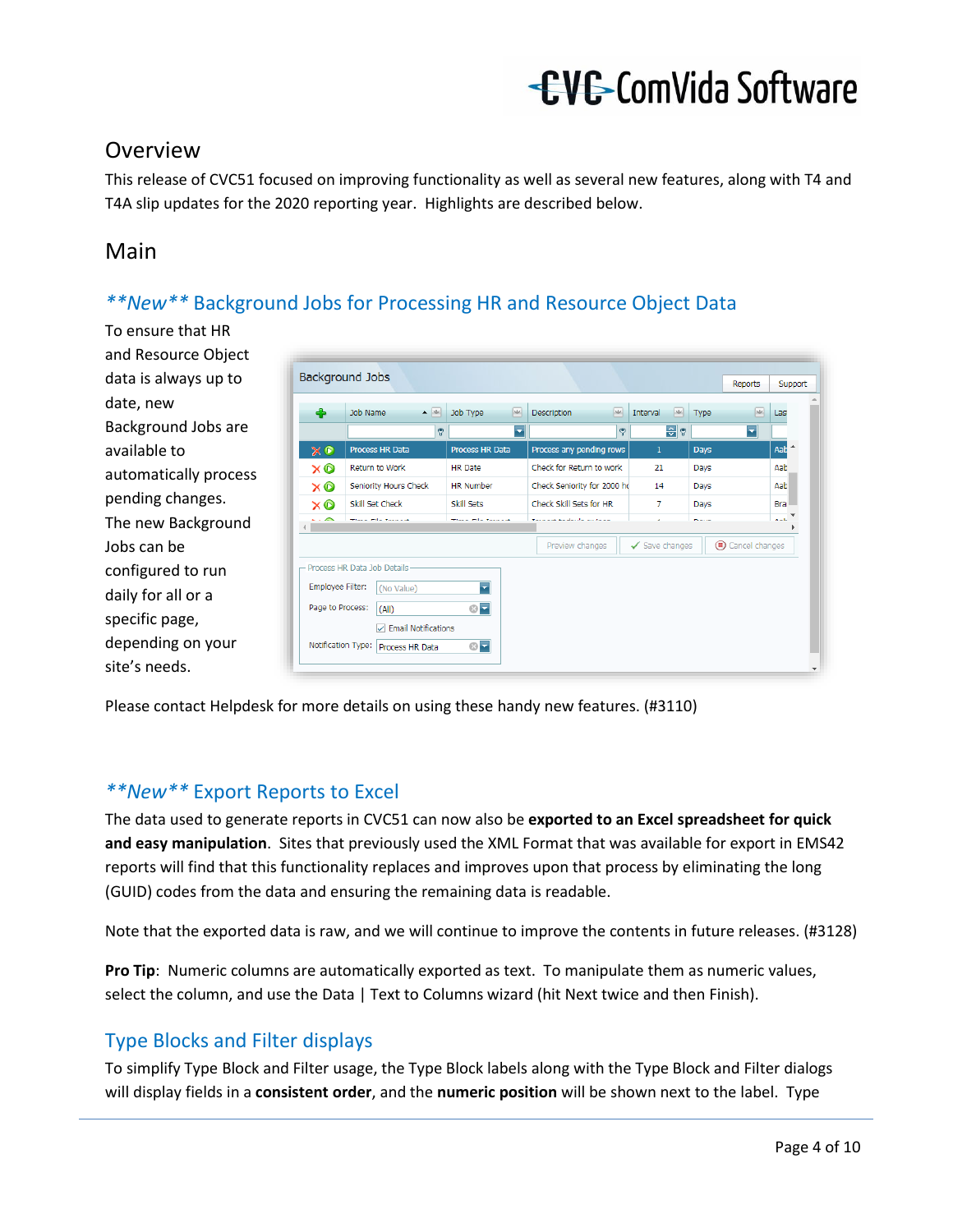Block fields that don't have an associated look-up will also have a tooltip with the available wildcards. (#3117)

### <span id="page-4-0"></span>Communications

### <span id="page-4-1"></span>*\*\*New\*\** Full Access (No Message) Response Type in Notifications

To include staff members in a notification without sending them a text or email message, you can now set their Recipient Type to **Full Access (No Message).** This will allow these recipients to see and update the Notification without being inundated with messages. (#3144)

#### <span id="page-4-2"></span>Notification Enhancements

Several other improvements have been made to ensure that Notifications are easy to manage and review.

- The "Object Reference" error that occurred when an employee had a **Text** CommsType, but **no associated phone number**, will no longer prevent the notification from being sent. Employees with a missing phone number will instead be highlighted in the History. (#3136)
- A new macro has been added to auto-insert the **end date** of a notification. Use @EndDate@ in a Notification Type's Title and/or Message to automatically include the end date when a request may span multiple days. (#3083)
- Recipients that are **Respond Only** will only have access to the responses that are appropriate for the notification. (#3145)
- **Status icons** will be displayed correctly in the Notification drop-down lists. (#3127)
- When a message status is returned as **Queued**, the application will continue to check for a status update and then set it to **Sent** when the message has been successfully sent. (#3163)
- The Message **Recipient list** will be sorted in alphabetical order to make it easier to confirm recipients. (#3101)

### <span id="page-4-3"></span>Call Record Management

Modifications to Call Records will now automatically update the Modified By and When values. (#3106)

### <span id="page-4-4"></span>Self Serve

### <span id="page-4-5"></span>*\*\*New\*\** Assignment List with Employee Verification options

A brand-new Assignment List page has been added to the Self Serve area. With appropriate security rights, an employee can now see and/or **update their assignments in an easy to use grid format**. A report is also available from that page, allowing employees to **print their assignments** as needed.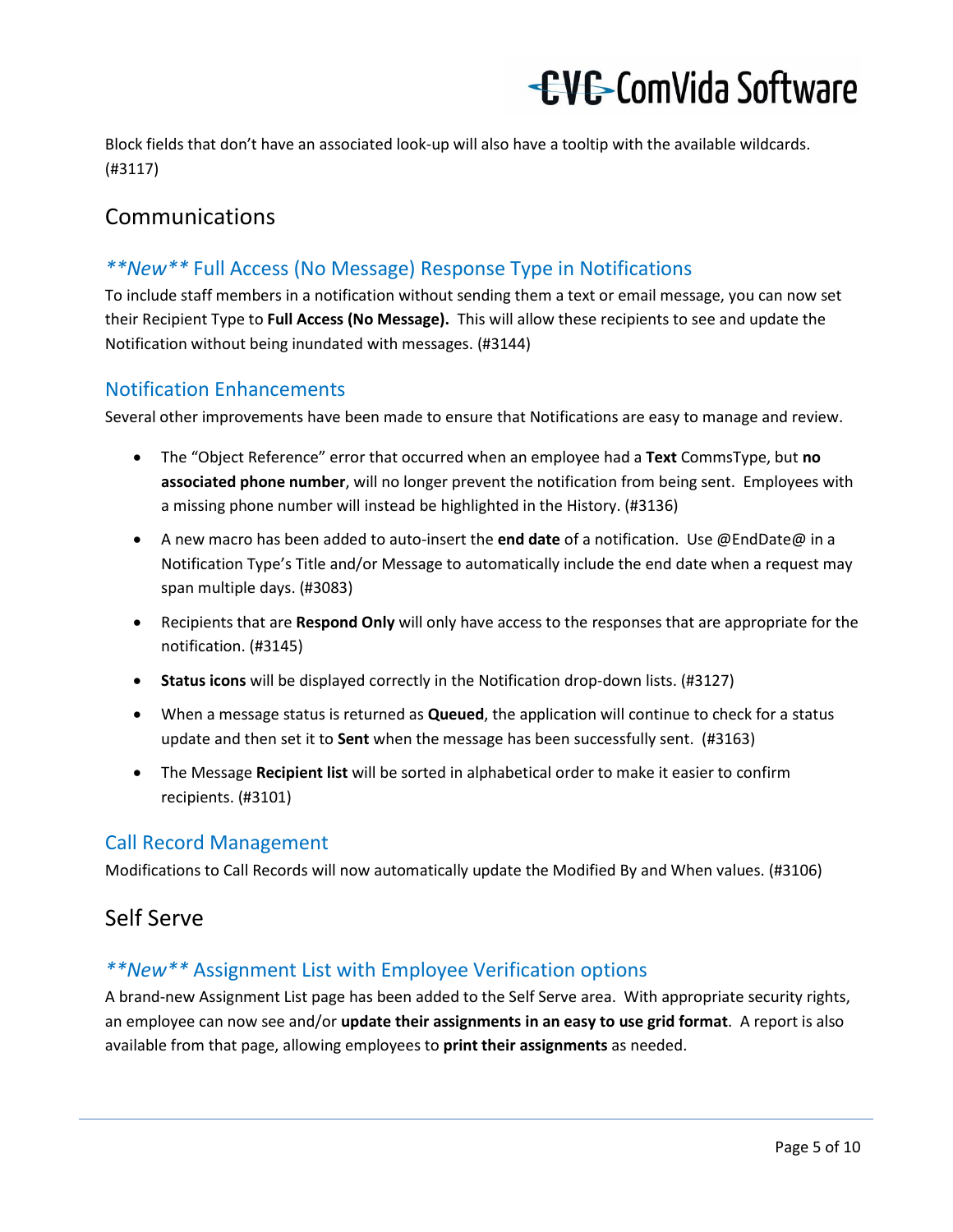With additional security rights and minimal setup, a new Verification feature can also be enabled, allowing **employees to verify their assignments online**, eliminating the need to print and sign time sheets.

| Start Date: 13/Aug/2019 |            |                          |                 | v.<br>End Date: 27/Aug/2019 | $\left  \mathbf{v} \right $  | 8          |          |                       |                                                              |                          |      |                                           |                          |                 |
|-------------------------|------------|--------------------------|-----------------|-----------------------------|------------------------------|------------|----------|-----------------------|--------------------------------------------------------------|--------------------------|------|-------------------------------------------|--------------------------|-----------------|
| 国中                      |            | $\overline{\mathcal{M}}$ | Verified        | <b>Date</b>                 | <b>M</b> Shift<br>$\sqrt{2}$ | Start Time | End Time | <b>Hours</b>          | $\left \frac{1}{2}\right $ Pay Code<br>$\left  \Psi \right $ | Department               | Unit | $\left \frac{1}{2}\right $ Position<br>國  | Cost Centre              | Assignment Type |
|                         |            |                          | F               | $\overline{\phantom{a}}$    |                              |            |          | ₽                     | $\overline{\phantom{a}}$                                     | $\overline{\phantom{a}}$ | u    | Б                                         | $\overline{\phantom{a}}$ |                 |
| G                       | $\bigcirc$ | $\circ$                  | ☑               | 13/Aug/2019                 | PRAdm                        | 08:00      | 16:00    | 7.50                  | RegPay                                                       | CARSON                   |      | AccAsc - Accounti CENADM - Centra .Sched  |                          |                 |
| 雇                       |            | $\circ$                  | ☑               | 14/Aug/2019                 | <b>PRAdm</b>                 | 08:00      | 16:00    | 7.50                  | RegPay                                                       | <b>CARSON</b>            |      | AccAsc - Accounti CENADM - Centra .Sched  |                          |                 |
| G                       |            | $\circ$                  | $\triangledown$ | 15/Aug/2019                 | PRAdm                        | 08:00      | 16:00    | 7.50                  | RegPay                                                       | <b>CARSON</b>            |      | AccAsc - Accounti CENADM - Centra .Sched  |                          |                 |
| ¢                       |            | $\circ$                  | $\triangledown$ | 16/Aug/2019                 | PRAdm                        | 08:00      | 16:00    |                       | 7.50 RegPay                                                  | <b>CARSON</b>            |      | AccAsc - Accounti CENADM - Centra .Sched  |                          |                 |
| 盾                       |            | $\circ$                  | ☑               | 17/Aug/2019                 | xx                           | 00:00      | 00:00    |                       | 0.00 No Pay                                                  | <b>CARSON</b>            |      | AccAsc - Accounti CENADM - Centra xDayOff |                          |                 |
| $\overline{a}$          |            | $\circ$                  | ☑               | 18/Aug/2019                 | xx                           | 00:00      | 00:00    |                       | 0.00 No Pay                                                  | <b>CARSON</b>            |      | AccAsc - Accounti CENADM - Centra xDayOff |                          |                 |
| ¢                       |            | $\circ$                  | $\triangledown$ | 19/Aug/2019                 | PRAdm                        | 08:00      | 16:00    |                       | 7.50 RegPay                                                  | <b>CARSON</b>            |      | AccAsc - Accounti CENADM - Centra .Sched  |                          |                 |
| ¢                       |            | $\circ$                  | $\triangledown$ | 20/Aug/2019                 | PRAdm                        | 08:00      | 16:00    |                       | 7.50 RegPay                                                  | <b>CARSON</b>            |      | AccAsc - Accounti CENADM - Centra .Sched  |                          |                 |
| ¢                       |            | $\circ$                  | ☑               | 21/Aug/2019                 | PRAdm                        | 08:00      | 16:00    |                       | 7.50 RegPay                                                  | <b>CARSON</b>            |      | AccAsc - Accounti CENADM - Centra .Sched  |                          |                 |
| ¢                       |            | $\circ$                  | ☑               | 22/Aug/2019                 | PRAdm                        | 08:00      | 16:00    | 7.50                  | RegPay                                                       | <b>CARSON</b>            |      | AccAsc - Accounti CENADM - Centra .Sched  |                          |                 |
| G                       |            | $\circ$                  | M               | 23/Aug/2019                 | PRAdm                        | 08:00      | 16:00    |                       | 7.50 RegPay                                                  | <b>CARSON</b>            |      | AccAsc - Accounti CENADM - Centra .Sched  |                          |                 |
| 面                       |            | $\circ$                  | Z               | 24/Aug/2019                 | XX                           | 00:00      | 00:00    |                       | 0.00 No Pay                                                  | <b>CARSON</b>            |      | AccAsc - Accounti CENADM - Centra xDayOff |                          |                 |
| G                       |            | $\circ$                  | $\triangledown$ | 25/Aug/2019                 | $\mathbf{X}$                 | 00:00      | 00:00    |                       | 0.00 No Pay                                                  | <b>CARSON</b>            |      | AccAsc - Accounti CENADM - Centra xDayOff |                          |                 |
| G                       |            | $\circ$                  | ☑               | 26/Aug/2019                 | <b>PRAdm</b>                 | 08:00      | 16:00    | 7.50                  | RegPay                                                       | <b>CARSON</b>            |      | AccAsc - Accounti CENADM - Centra .Sched  |                          |                 |
| ¢                       | $\bullet$  | $\circ$                  | Z               | 27/Aug/2019                 | PRAdm                        | 08:00      | 16:00    |                       | 7.50 RegPay                                                  | <b>CARSON</b>            |      | AccAsc - Accounti CENADM - Centra .Sched  |                          |                 |
|                         |            |                          |                 |                             |                              |            |          | <b>Counted: 82.50</b> |                                                              |                          |      |                                           |                          |                 |

Please contact Helpdesk for assistance with configuring the Verification option. (#3149)

### <span id="page-5-0"></span>*\*\*New\*\** Assignment List Report

Employees with access to the new Assignment List page will also have the option of printing the displayed assignments by clicking the **View Report icon** at the top left of the grid. (#3149)

### <span id="page-5-1"></span>Human Resources

### <span id="page-5-2"></span>Employee Notifications

**Creating new Notifications** for a specific employee within HR was also simplified in this update. When the Copy or Add button is clicked on an employee's Notification grid, a new Notification will be displayed in a dialog for easy manipulation. (#3089, #3085)

### <span id="page-5-3"></span>Import Employee Tool

Employees that do not have an associated phone number or email address will **no longer have a default Comms Type set** during the import process. (#3116)

### <span id="page-5-4"></span>Employee Skill Sets

Modifications to Skill Sets will now automatically update the Modified By and When values. (#3087)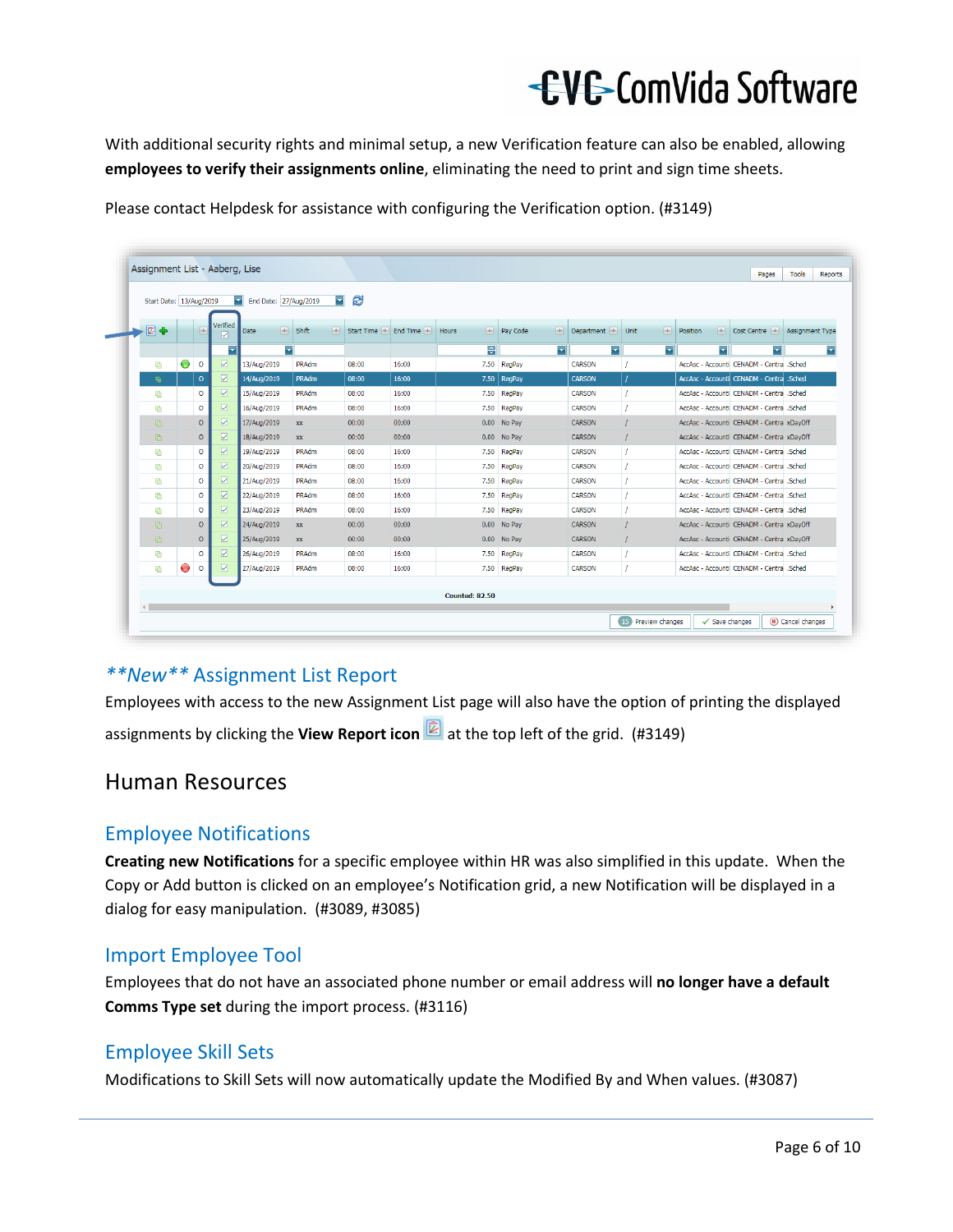### <span id="page-6-0"></span>Scheduling

### <span id="page-6-1"></span>*\*\*New\*\** Call-out Responses in Shifts to be Filled

Quite possibly the most exciting new feature in this release is the addition of **employee responses** in the Shifts to be Filled page. Both the employee's response and the time it was received will be displayed in the Available Employees grid, allowing the rows to be sorted by response time and/or response type. The Last Contacted, Response and Responded When values will also **link directly to the Notification or Call Record History** for that response. (#3096, #3042)

| 0              | ₽ | 國<br>Employee     | 四<br><b>Shift</b>        | Qualified               | Current $\frac{1}{1+x}$<br>Hours | $\vert \Psi \vert$<br>Start | 匣<br>End | Seniority<br><b>M</b> | 巫<br><b>Last Contacted</b> | Response            | Responded When ▲  |
|----------------|---|-------------------|--------------------------|-------------------------|----------------------------------|-----------------------------|----------|-----------------------|----------------------------|---------------------|-------------------|
| C <sub>o</sub> |   | Luck, Christine   | Avail - Available        | M                       | 40.00                            | 00:00                       | 00:00    | 2024.11               | 22/Nov/2019 08:16          | Accepted            | 22/Nov/2019 08:12 |
| $\mathbf{C}$   |   | Baksha, Amina     | <b>Avail - Available</b> | $\overline{\checkmark}$ | 16.00                            | 00:00                       | 00:00    |                       | 1847.32 22/Nov/2019 08:16  | <b>InfoSupplied</b> | 22/Nov/2019 08:12 |
| $\mathbf{C}$   |   | Vagay, Charles    | Avail - Available        | $\checkmark$            | 4.00                             | 00:00                       | 00:00    | 1081.25               | 22/Nov/2019 08:16          | <b>O</b> Declined   | 22/Nov/2019 08:18 |
| $\mathbf{C}$   |   | Ashley, Henrietta | Avail - Available        | $\overline{\checkmark}$ | 0.00                             | 00:00                       | 00:00    | 100.00                | 22/Nov/2019 08:16          | <b>O</b> Declined   | 22/Nov/2019 08:26 |

The full Notification dialog will now be displayed when a Message is sent, giving schedulers the opportunity to update the Vacant Shift information before sending it to the employees. (#3205)

### <span id="page-6-2"></span>*\*\*New\*\** Default Notification for Block-booking Call-outs

To assist with the call out process for longer term vacancies, the Block-booking page will now use a preset

default Notification Type that can be populated with the necessary details. When a notification is created from Block-booking and an employee's assignments have been set to Focus, the notification will automatically populate the message with all of the employee's shifts in the date range. (#3083)

| Title:       | Block Booking Notification for dates 23/Nov/2019 to 06/Dec/2019                                                 |  |
|--------------|-----------------------------------------------------------------------------------------------------------------|--|
| Description: | Block Booking Notification for dates 23/Nov/2019 to 06/Dec/2019                                                 |  |
|              | Shifts:<br>Sunday, 24 November 2019 (08:00 - 16:00) : DE-D3<br>Monday, 25 November 2019 (08:00 - 16:00) : DE-D3 |  |
|              | Tuesday, 26 November 2019 (08:00 - 16:00) : DE-D3                                                               |  |

### <span id="page-6-3"></span>New Date Selection Option in Stat Not Worked

In addition to providing a list of holidays for quick selection, the Stat Not Worked tool now includes the option to select any date,

simplifying the process of applying Stat Not Worked hours on an ad-hoc basis. (#3125)

| Stat Not Worked (PHP) Shift: StNtWk - Stat Not Worked Pa |                                                        |
|----------------------------------------------------------|--------------------------------------------------------|
| <b>Holiday Date:</b>                                     | - Christmas Day (Super Stat) - 25/Dec/2<br>25/Dec/2019 |
| Qualifying Cutoff:                                       | ×<br>25/Nov/2019                                       |
| Calculation From:                                        | Calculation To: 24/Dec/2019<br>-<br>25/Nov/2019        |
|                                                          |                                                        |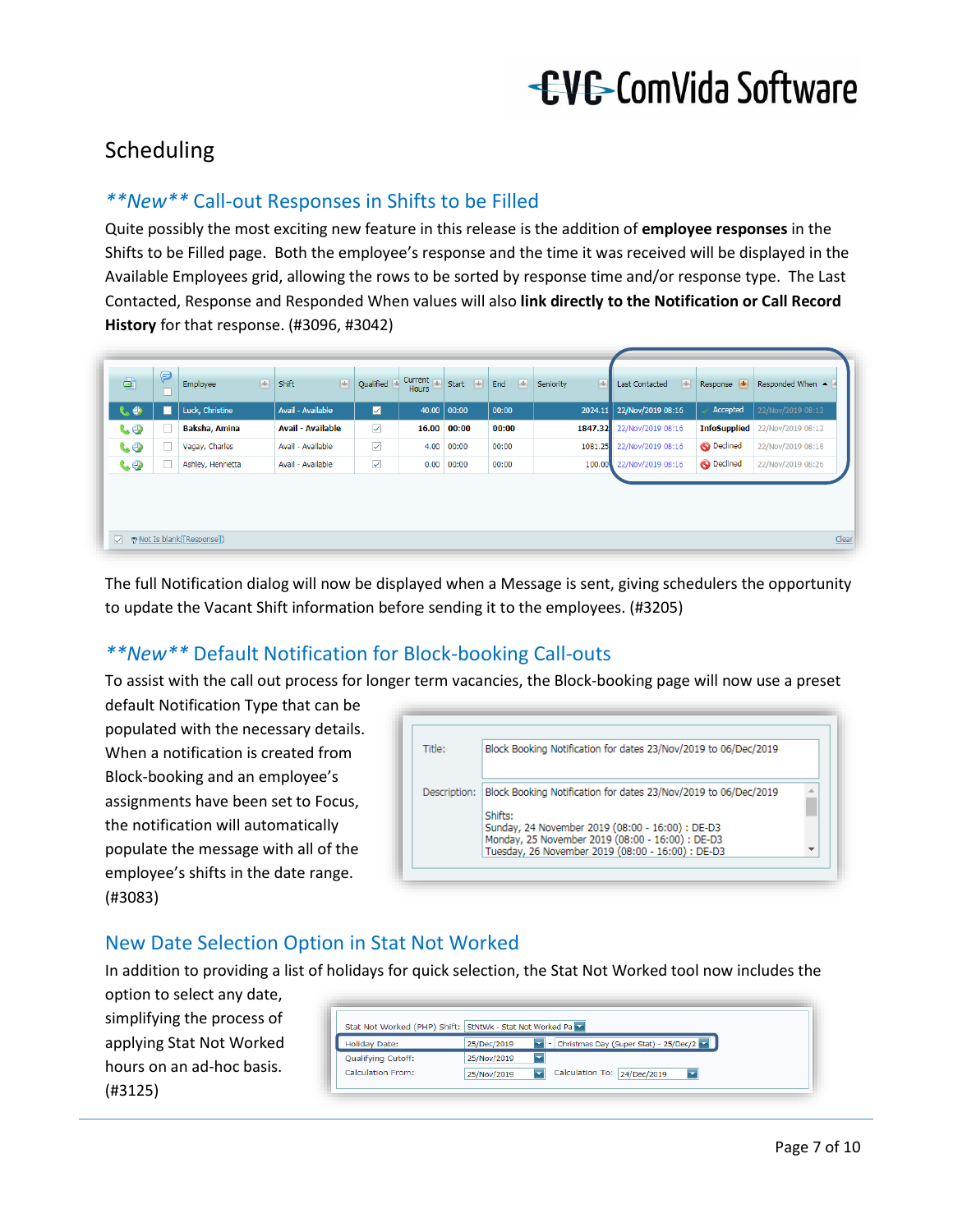### <span id="page-7-0"></span>SkillSet Checks during Assignment Updates

A minor issue with the Skill Set Check was causing a Skill Set warning for the Working date which didn't always coincide with the Assignment being updated, this has been corrected and **Skill Set warnings will only be displayed when the employee's Skill Set is not in effect** as of the Assignment date. (#3121)

### <span id="page-7-1"></span>Calendar Reports

The Monthly and Department Calendar reports will now include assignments for the same employee and shift when the **start times are different**. (#3165)

### <span id="page-7-2"></span>Payroll

### <span id="page-7-3"></span>*\*\*New\*\** PIER Check Tool

To assist with the complex process of verifying mandatory deductions and contributions, a new **PIER Check tool** has been added to Payroll. The tool uses Report Writer reports to identify any discrepancies (+/- \$1) for **employee and employer CPP and EI contributions** along with a **quick review of Taxable earnings and tax deducted** for the year. (#3094)

New Report Writer reports are included with the update, along with a new CPP Exempt Date field that can be used to identify employees taking early exemption. Sites with a **Qualified EI rate will use the PIERCU-Q and PIERCU-U** to

check current year values or PIERLA-Q and PIERLA-U to check prior year values. Sites that **do not have two EI Rates (or Business Numbers) will use the PIERCU and PIERLA** reports. The **CPP Exempt Date** has been automatically added to the Payroll

| Error Y | Employee Code ▲ | Employee Name      | <b>CPP Employer Difference</b> | 国<br>EI Earnings | EI Emp Deductions |        | EI Emp Calculated <sup>14</sup> EI Emp Difference <sup>14</sup> | <b>EI Employer Deduction</b> |
|---------|-----------------|--------------------|--------------------------------|------------------|-------------------|--------|-----------------------------------------------------------------|------------------------------|
| Δ       | ALFR, J         | Alfred, Joe-bob    | 0.00                           | 2,826.00         | 91.56             | 45.78  | $-45.78$                                                        | 128.19                       |
| Δ       | BAKS, A         | Baksha, Amina      | $-2.00$                        | 50.00            | 0.82              | 0.81   | $-0.01$                                                         | 1.14                         |
|         | ANDER.D         | Anderson, Darrlene | 0.00                           | 1,801.58         | 29.19             | 29.19  | 0.00                                                            | 40.86                        |
|         | ARTH.A          | Arthur, Amy        | 0.00                           | 7,398.05         | 119.85            | 119.85 | 0.00                                                            | 167.79                       |
|         | <b>B'LAN,N</b>  | Blanman, Nesna     | 0.00                           | 1,935.20         | 31.35             | 31.35  | 0.00                                                            | 43.89                        |
|         | CHUM,K          | Chummer, Karen     | 0.00                           | 5,000.00         | 81.00             | 81.00  | 0.00                                                            | 113.40                       |
|         | LUCK,C          | Luck, Christine    | 0.00                           | 1,806.58         | 29.27             | 29.27  | 0.00                                                            | 40.98                        |
|         | SMIT,B          | Smith, Bruce       | 0.00                           | 2,606.06         | 42.22             | 42.22  | 0.00                                                            | 59.10                        |
|         | <b>WONG,T</b>   | Wong, Teresa       | 0.00                           | 3,835.56         | 62.14             | 62.14  | 0.00                                                            | 87.00                        |
|         |                 |                    |                                |                  |                   |        |                                                                 |                              |
|         |                 |                    |                                |                  |                   |        |                                                                 |                              |

Numbers page in HR. *Please review the report contents appropriate to your organization and update the CPP Exempt Dates as necessary to ensure the tool provides the most accurate information possible.*

An option to Export the results to Excel makes it even easier to review the calculations and correct any errors throughout the year.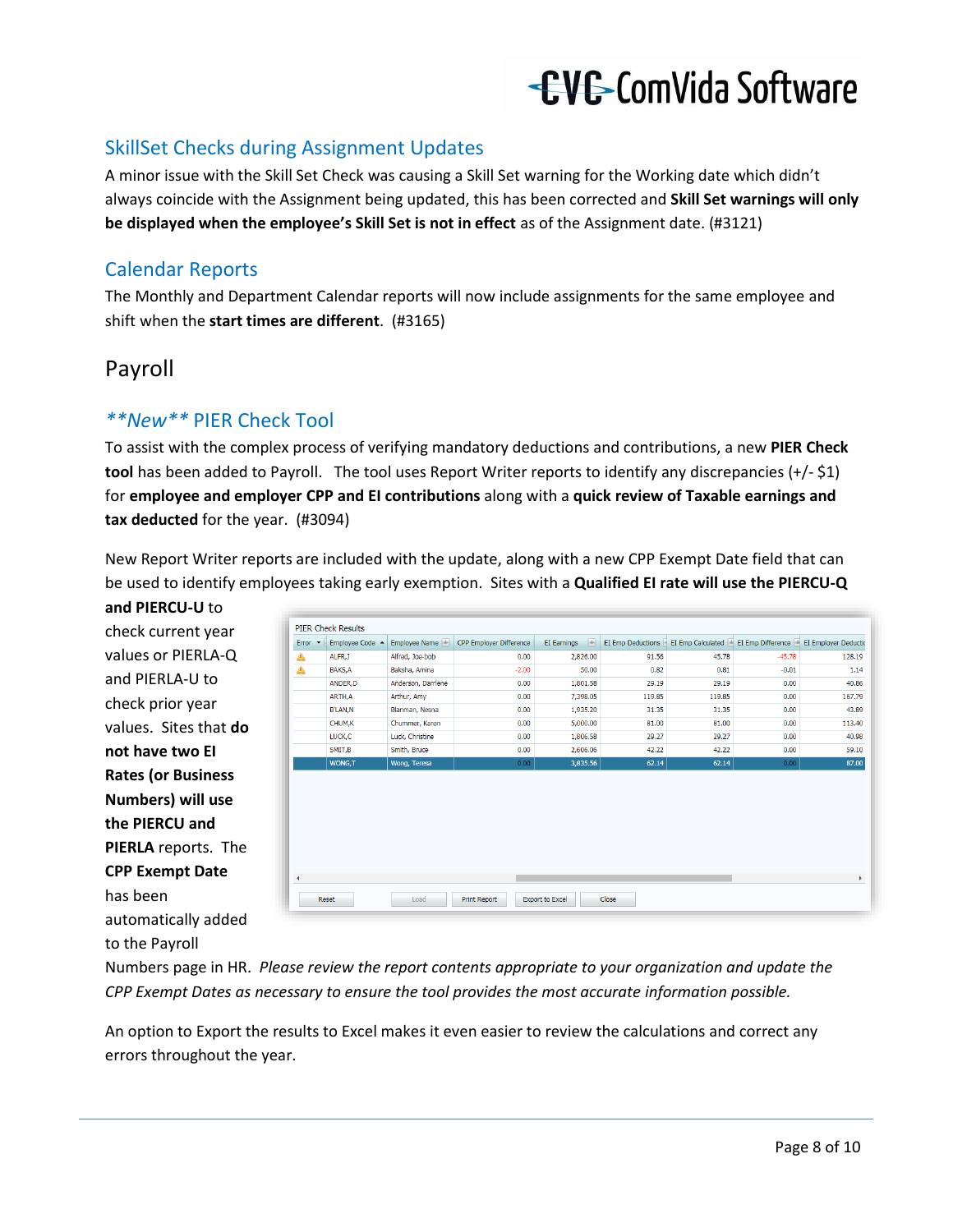### <span id="page-8-0"></span>Calculate Period Enhancements

The Calculate Period tool, reports, and page were all updated in this release.

- The Calculate Period results grid will identify any **critical issues in red, warnings in yellow and alerts in blue**, directly
	- below the employee's calculate row. (#2874, #2494)
- The reports will now print column headers when only one employee is included. (#2871, #3022)

| Error        | $\blacksquare$ Employee Code $\blacktriangle$ $\blacksquare$ Name | $\overline{M}$                                                                                                                           | Home<br>$ \mathcal{A} $<br>Department | Home Cost $\Box$<br>Centre | $ \Psi $<br><b>INPD</b> | $ \Psi $<br><b>AMPD</b> | $\boxed{AB}$<br>Balance | $\blacktriangle$ $\blacktriangle$<br>Item |
|--------------|-------------------------------------------------------------------|------------------------------------------------------------------------------------------------------------------------------------------|---------------------------------------|----------------------------|-------------------------|-------------------------|-------------------------|-------------------------------------------|
| υ            | GOFF.B                                                            | Goffar, Bobi                                                                                                                             | LCS                                   |                            | 0                       | $\Omega$                | $\Omega$                |                                           |
|              |                                                                   | No rows were returned from the database matching the criteria [Cycle:STATS]. This is an unexpected error. Please contact system support. |                                       |                            |                         |                         |                         |                                           |
| ◭            | GOFF.B                                                            | Goffar, Bobi                                                                                                                             | LCS                                   |                            | $\bullet$               | 0                       | $\bullet$               |                                           |
|              | 1 Amount added: 7806.                                             |                                                                                                                                          |                                       |                            |                         |                         |                         |                                           |
|              | AABJE,L                                                           | Aaberg, Lise                                                                                                                             | WE                                    | <b>CENADM</b>              | 1092.36                 | 0                       | 1092.36                 | 9900                                      |
|              | ALAJ,S                                                            | Alajane, Sylvie                                                                                                                          | <b>DU</b>                             | <b>RES</b>                 | 1315.46                 | $\bullet$               | 1315.46 9900            |                                           |
|              | ALFR.J                                                            | Alfred, Joe-bob                                                                                                                          | DE                                    | <b>GRANT</b>               | 1903.34                 | 0                       | 1903.34                 | 9900                                      |
|              | ALFR.J                                                            | Alfred, Joe-bob                                                                                                                          | DE                                    | <b>GRANT</b>               | 1903.34                 | 0                       | 1903.34                 | 9900                                      |
|              | ANDER, D                                                          | Anderson, Darriene                                                                                                                       | HI.                                   |                            | 1010.27                 | $\bullet$               | 1010.27                 | 9900                                      |
|              | ANDER.S                                                           | Anders, Sonia                                                                                                                            | <b>ADMIN</b>                          | <b>RES</b>                 | 1555.80                 | $\bullet$               | 1555.80                 | 9900                                      |
|              | Aragon, C                                                         | Aragon, Catherine                                                                                                                        | DE                                    | DAY                        | $\mathbf{0}$            | $\mathbf{0}$            |                         | 0   9900                                  |
|              | ** Amount on hold **                                              |                                                                                                                                          |                                       |                            |                         |                         |                         |                                           |
|              | ARBUC:W                                                           | Arbuckle, Willaim                                                                                                                        | <b>ADMIN</b>                          |                            | 0.00                    | $\bullet$               | 0.00                    | 9900                                      |
| $\leftarrow$ |                                                                   | <b>Service</b><br>$\sim$                                                                                                                 |                                       |                            |                         |                         |                         |                                           |

• And the **Employee Calculate Period page** now includes the **Item Label** for quick identification of specific earnings and deductions. (#2858)

#### <span id="page-8-1"></span>Amounts Merge

Amounts are now easier to merge, requiring less intervention and manipulation to apply changes when an employee's Amounts are combined. (#3146, #3156)

### <span id="page-8-2"></span>Pay Slip & Cheque Processing

Pay Slips and Cheques can now be printed in **Department or Cost Centre order** to simplify distribution, and the process of testing cheque alignment has been simplified and corrected for all cheque formats. (#3123, #3119, #3086)

The **Export Payments report** will now use a consistent format for employee bank accounts. (#3126)

#### <span id="page-8-3"></span>Transaction Management

<span id="page-8-4"></span>Transactions for Items that have <Blanks Only> Positions now use the preset default pay rate. (#3107)

#### Tools

Several enhancements to the **Payroll Tools** were included in this release.

- The Copy Amounts results grid will display each Item's Label. (#3143)
- The Multiple Change and Copy Amounts tools have been improved. (#3135, #2862)
- Exporting Adjustments from Amounts will now set the values to zero when that option is selected. (#3038)